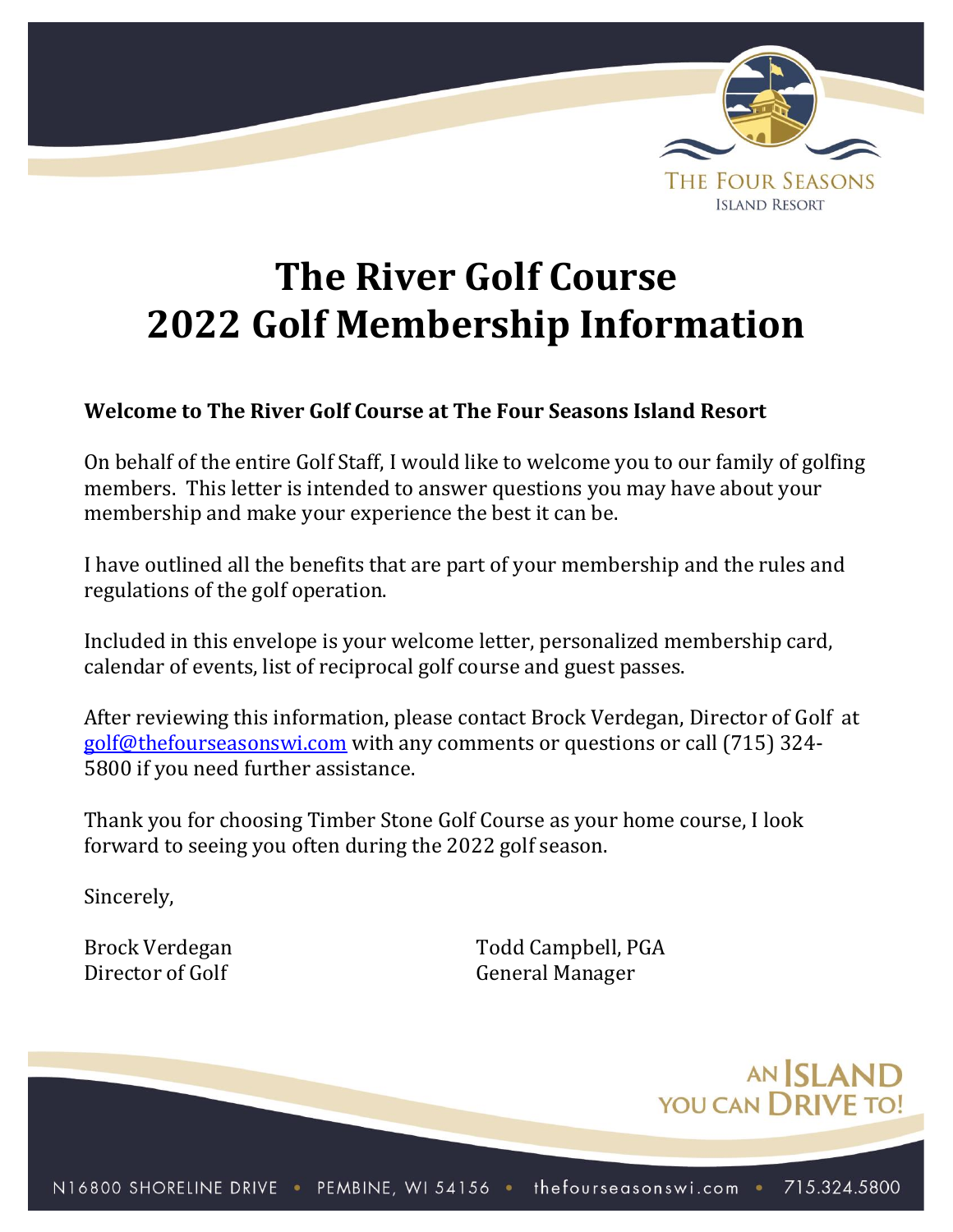# **The River Golf Course 2022 Golf Membership Information**

# **Golf at The River Golf Course**

The River Course is home to 9 holes of enjoyable golf, located on the beautiful Miscauno Island in Northeast Wisconsin. The River Course is surrounded by the Menominee River with views of the Four Seasons Island Resort on every hole.

## **Golf Membership Program Benefits**

Member benefits based on membership type include:

- Unlimited play with cart excluding private events.
- Pool & Fitness Center access
- 7-day advance booking
- Monthly member events
- Special guest rates \$**15.00** Off-Season & \$**25.00** Prime-Season. Rates included 9 holes of golf with cart. Guest must be accompanied by a member.
- Complimentary guest passes.
- 20% discount on regular priced apparel, golf balls and clubs
- 20% discount on Boundary Water Bar & Grill food & beverage (includes alcohol) for up to 4 people.
- 10% discount on The Diamond Room Restaurant & The Lounge Bar food & beverage (includes alcohol) for up to 4 people.
- 20% discount on regular priced hotel rooms at The Four Seasons Island Resort, based on availability.
- Monthly email updates from the golf staff.
- Reciprocal Rates at other golf courses
- One complimentary round with cart at Timber Stone Golf Course
- Membership ID Card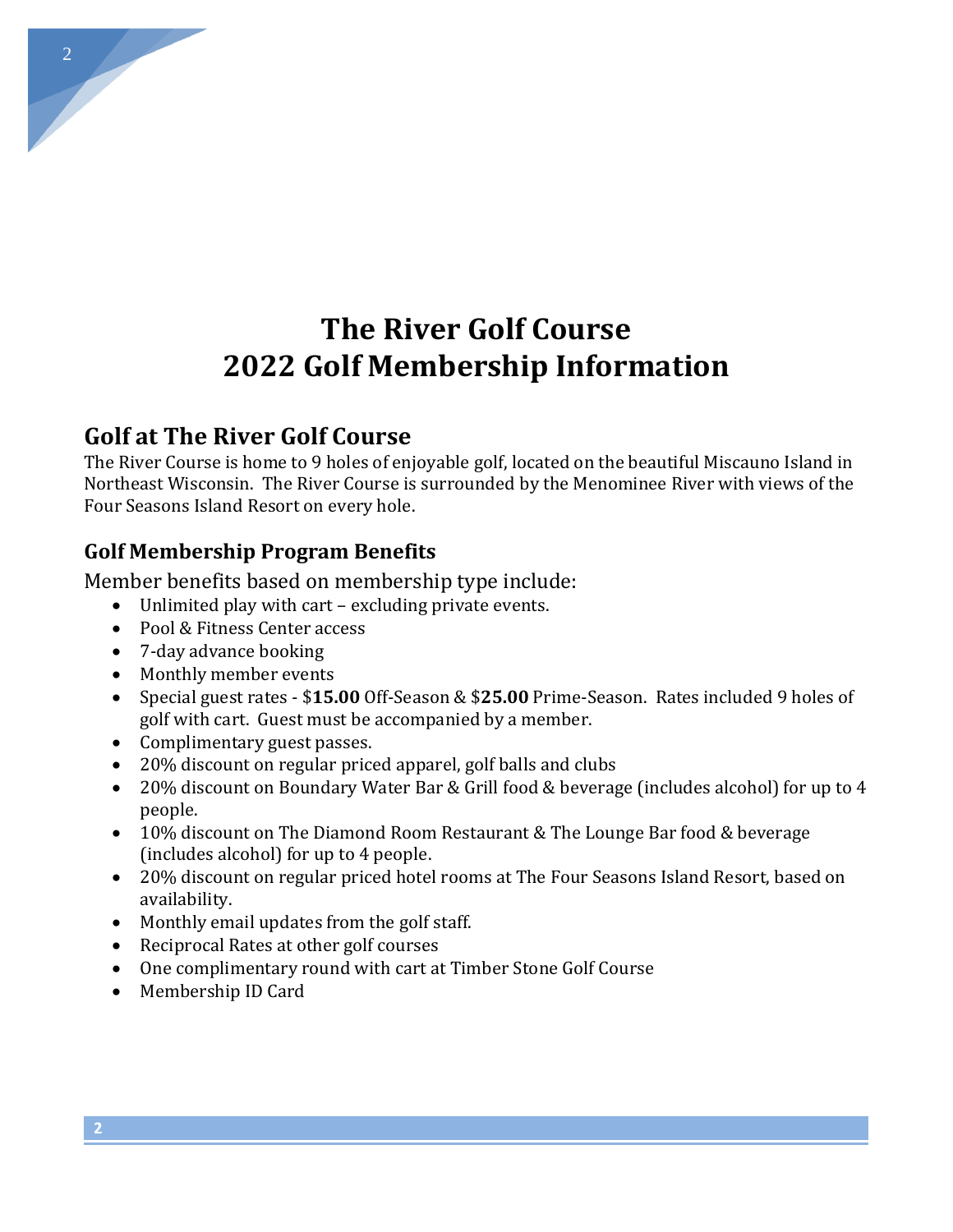

# **Golf Course Rules and Regulations**

- Holes must be played in the order they are intended.
- Carts must be kept on paths around greens and tees.
- All golfers must check in at the Golf Shop prior to round.
- All guests must pay prior to their round.
- No carry-on food & beverage allowed.
- Five-somes must be approved prior to tee off by the Golf Staff.
- Members are responsible for all fees associated with no-show tee times.
- A Couples Membership is defined as a married couple living at the same address.
- A Family Membership is defined as parent(s) and dependent children living at the same address.
- Limit two carts per four-some.
- Follow proper driving range policies and procedures.
- **Dress Code Policy:** Collared shirts are preferred. Shorts must be hemmed.
- **Tee Time Cancellation Policy:** 48 hours in advance.

The River Golf Course at Four Seasons Island Resort reserves the right to cancel my membership for any violation of the golf rules.

# **2022 Reciprocal Rates**

**All rates include cart unless otherwise noted. Please call golf course in advance to book your tee time and let them know you are a member at Timber Stone Golf Course. You will need to present your membership card at time of check-in.**

- Timber Stone Golf Course (906) 776-0111 \$**TBD**
- 

• Additional Golf Courses TBD